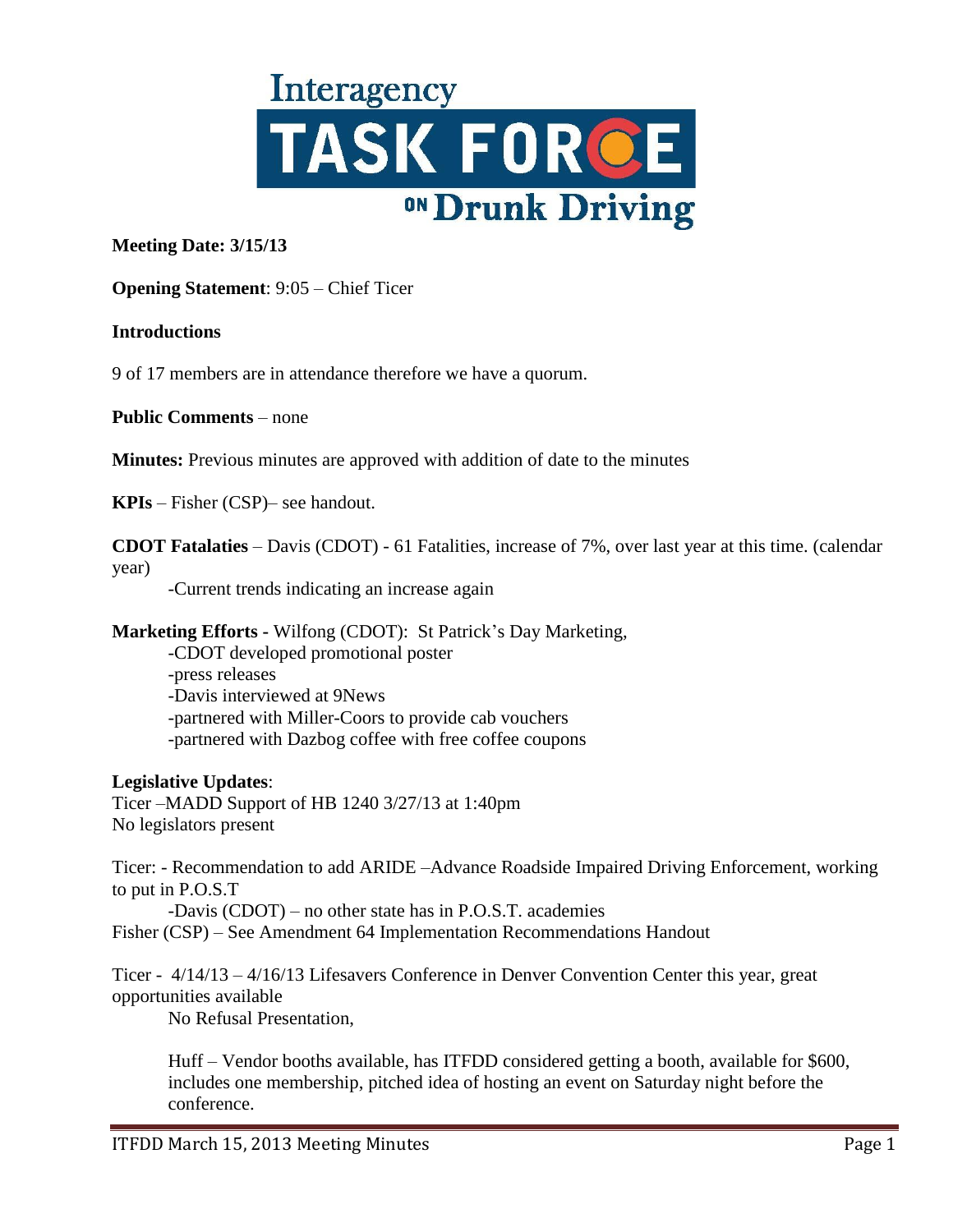Ticer – Representing ITFDD during the presentations that he is involved Davis (CDOT) – numerous CDOT staff already there and representing, if request NHTSA funds, would need to know as soon as possible to request funds.

## **Bylaw**s

Davis (CDOT) – made sure bylaws mirrored statute for representations

- Flavia (CDHS-OBH) -Change "Division" to "Office of Behavioral Health
- Hooper (DOR) Statute is not clear as to whether or not when establishing quorum if both DOR representatives, for the purpose of establishing a vote, should this be addressed in bylaws?
- Casias (Court) listed separately, therefore both should be represented in establishing quorum
- Fisher (CSP) both representatives should have vote, may not agree on subject
- Hooper (DOR) move to amend
- Casias (Court) Remove "and" so clear that designated by executive director, but clear on their own membership
- Casias (Court) Motion to amend with both corrections
- Bright (County Sheriff's), second

Motion passes, all in favor

### **Open Positions:**

- Johnson (On-Premise Retail Business) Outreach to Anheuser Bush, not heard back, but expecting to get someone
- Fisher (CSP)– clarification, would this be someone in comparable position to Bill Young at Miller-Coors?
- Fisher (CSP) suggested representative craft brewers as a possible alternative

Johnson – (On-Premise Retail Business) May have a resume within the next week or so

Ticer – Election for Secretary for ITFD

Hooper (DOR) – nominate Brenda Hahn (CSP) Casias (Court) – second All in favor, motion passes Hahn – thank you for the nomination, position accepted

Ticer – position of "Person Under 24 Enrolled in Secondary or Postsecondary"

Nikayla Mattison, majoring in Criminal Justice, data analyst for Alcohol Monitoring -Ticer – Thank you Matt for supporting Nikayla in allowing her to participate in ITFDD -Hooper (DOR) motion -Flavia (DHS-DBH) – Second -All in favor, motion passes

# **Presentations:**

Lifesavers Conference in Denver Convention Center - 4/14/13 – 4/16/13

Ticer - Great opportunities available. Will be presenting "No Refusal Presentation" Hoffman– Vendor booths available, has ITFDD considered getting a booth, available for \$600, includes one membership,

Ticer – Representing ITFDD during the presentations that he is involved Davis (CDOT) – numerous CDOT staff already there and representing, if request NHTSA funds, would need to know as soon as possible to request funds.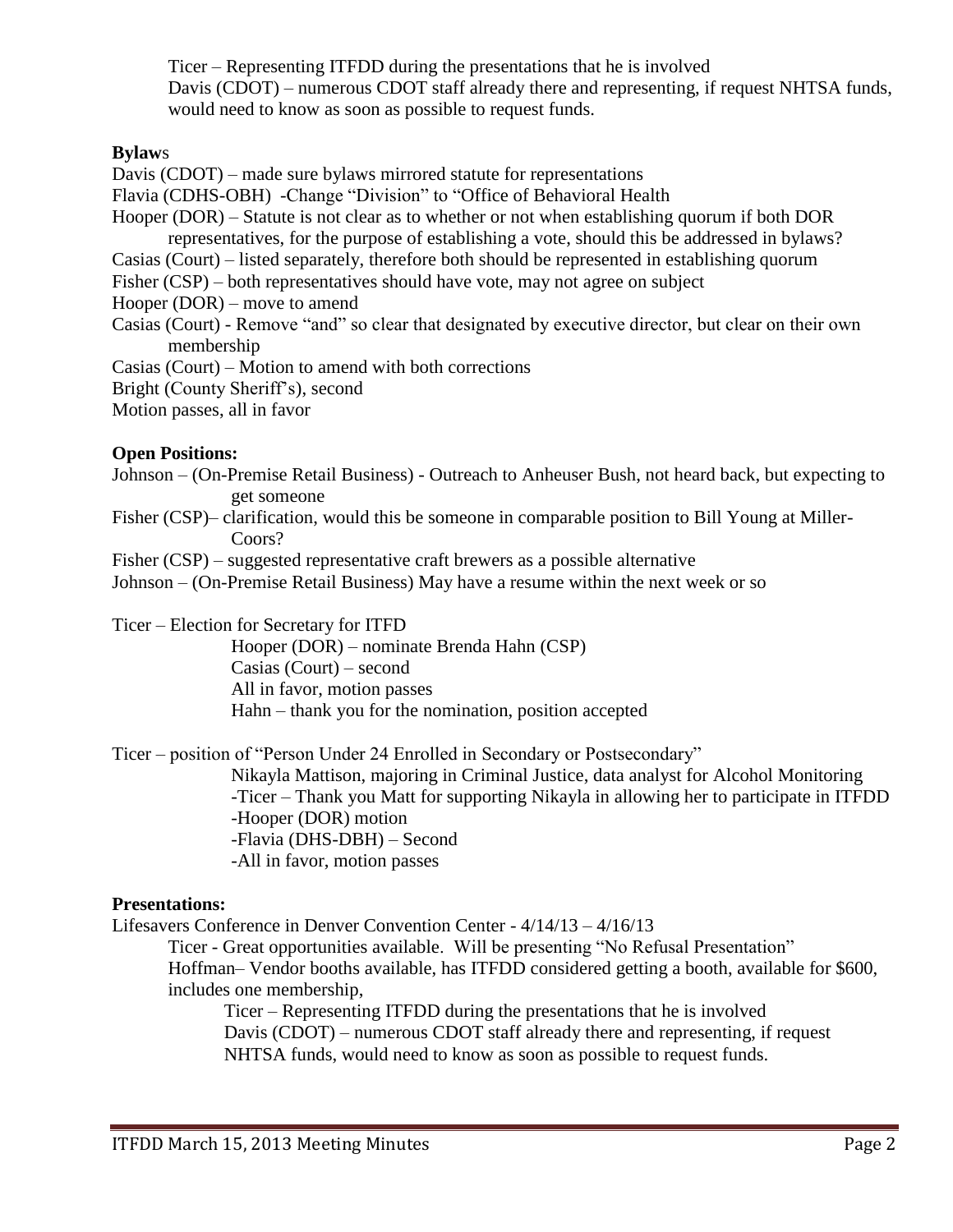Moving Ahead of Progress in the  $21<sup>st</sup>$  Century – (MAP21) Presentation -Presenters Glenn Davis and Paul Peterson (CDOT) -See attached document with further information and links

## -**Legislative Update** –see handout

Juchem (CSP) –  $-Activity$  is pending March  $18<sup>th</sup>$  financial forecast -Wed, March 27 – HB 13-1240 Young, -Red line bills are dead, just for your edification Hooper (DOR) – rumors on late bills that affect this group? Juchem (CSP) – nothing that affects this group Fisher (CSP) – what about ALPR? Juchem (CSP) - Latest version of ALPR bill coming out today

# **Lightning Round**

- Ticer call from Patrick Maroney Stats Snowball, Winter Park. Numbers didn't change much, 98 summons under age consumption or providing alcohol to minors, 11 felony arrests, one 20 year old .32, good enforcement efforts, thank you to Patrick
- Ticer DRE School hosted in Avon this year
- Fisher (CSP) Current work group was distributed last month, need to sit down and evaluate  $\&$  change names due to membership changes. May have areas need to shore up. Focus on approximately 10 priorities. Not set in stone, until further discussion.
- Fisher (CSP) SATA Point brought in DUI van, medical, and county S.O. paddy wagon, reduces turnaround time. Typically yield 20-30 arrests in 1 night, multi-agency.
- Maroney (DOR –LE) JBC has approved funding for underage program and MIP events
- Johnson (Alcohol Beverage Distributors) piggyback on CDOT events, doing DD programs, sign up, get free prizes
- Flavia (CDHS-DBH) -update on social norms campaign Zombie mascot, going incredibly well,
- Elliott (Medical Marijuana Industry Group) Amendment 64 open container as it relates to marijuana – see handout from Juchem, last page. Child proof packaging being considered, looking into
- Parker (CAA) June, annual meeting of addiction counselors, focus on continuum of care and prevention. Open to solicitations for individuals interested in participating at meeting.
- Mitchell (Alcohol Monitoring) reassigned to London for UK operations, departing in April for undetermined amount of time. Thank you to the task force for the great work you do. Ticer – thank you for your participation, and we welcome you back as a visitor to update us on UK initiatives
- Weltzer- P.O.S.T., retired NHTSA, SFST best practice, collect & put out through IACP